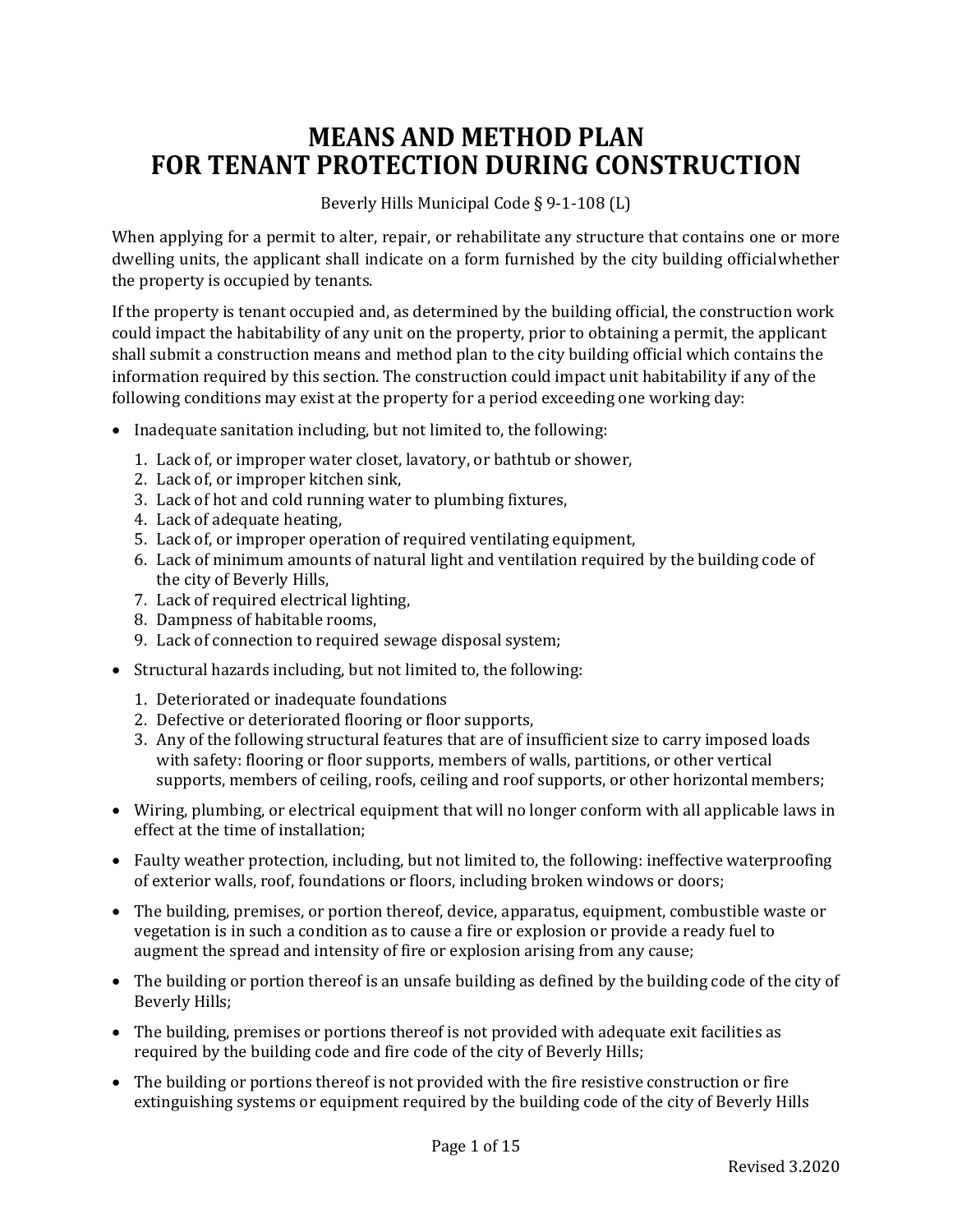and the fire code of the city of Beverly Hills.

No permit shall be issued until a satisfactory means and method plan is approved by the city building official, if required.

If a construction means and method plan was not required prior to permit issuance, the city building official shall require a construction means and method plan be submitted after work commences if the city building official determines that the work could impact the habitability of any unit on the property given the manner in which the construction is being undertaken. If the city building official requires a construction means and method plan, the requirements of this section shall also apply. The city building official may stop construction until all applicable requirements of this chapter have been met.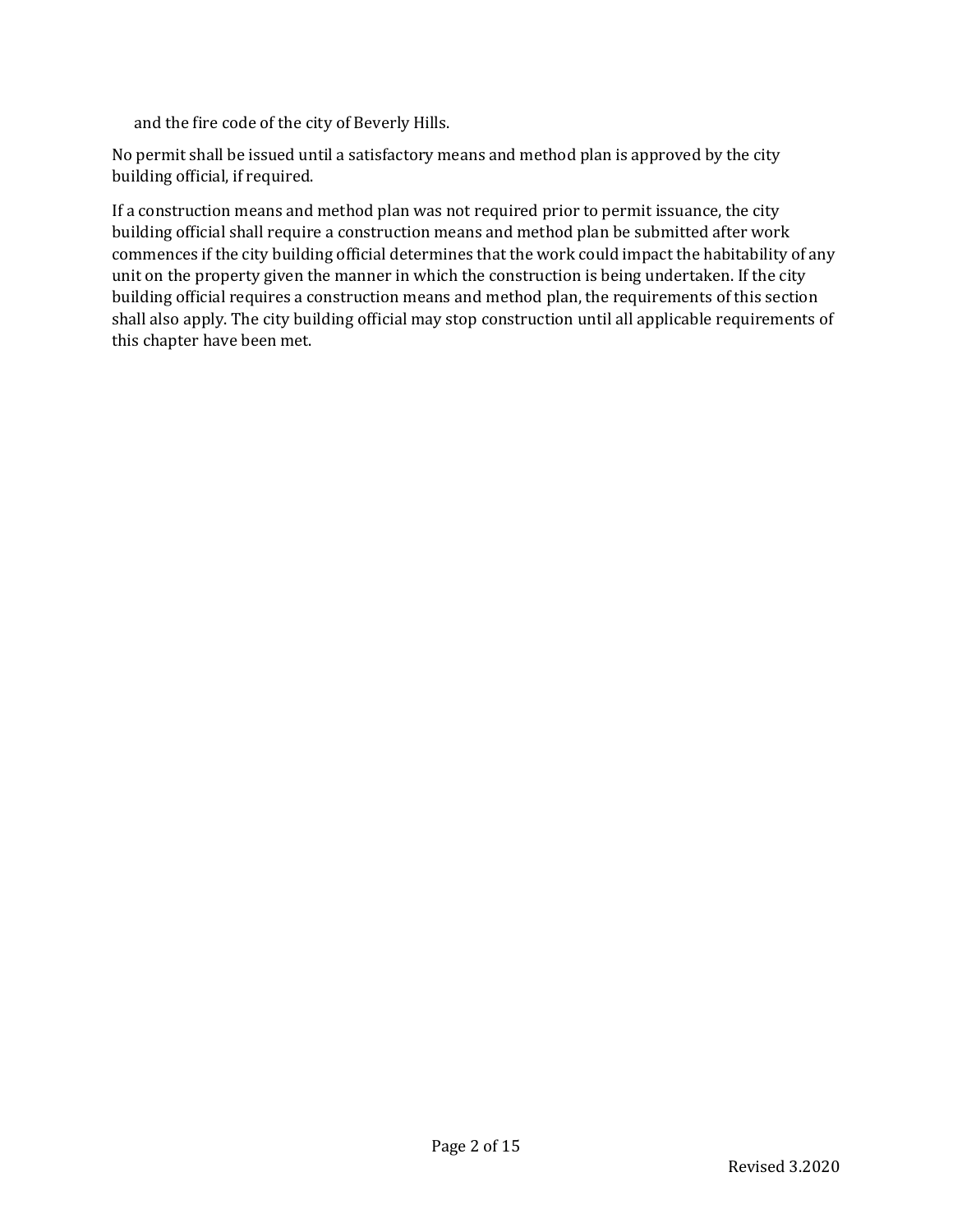

Rent Stabilization Division 455 N. Rexford Dr., Room 200 Beverly Hills, CA 90210 Tel: (310) 285-1031 Email: bhrent@beverlyhills.org

## **Means and Method Plan**

BHMC 9-1-108 (M) requires the following information. If you need more space than what's provided you may include attachments.

#### **Basic Information**

| Who's filling out this form? $\Box$ Owner $\Box$ Manager $\Box$ Contractor $\Box$ Other:                    |                                                                    |                   |              |                      |                            |
|-------------------------------------------------------------------------------------------------------------|--------------------------------------------------------------------|-------------------|--------------|----------------------|----------------------------|
| Unit is a condominium:                                                                                      | $\Box$ Yes $\Box$ No                                               |                   |              |                      |                            |
| Initial Plan $\Box$ Revised Plan<br>П                                                                       | Submittal<br>If a revised plan,<br>date of original plan:<br>Date: |                   |              |                      |                            |
| <b>Property Address:</b>                                                                                    | Unit $(s)$<br>Impacted:                                            |                   |              |                      |                            |
| $APN#$ :                                                                                                    | Year<br>Built:                                                     | # Total<br>Units: |              | # Occupied<br>Units: |                            |
| Owner:                                                                                                      |                                                                    |                   | Phone:       |                      |                            |
| Responsible<br>Person:                                                                                      |                                                                    |                   | Phone:       |                      |                            |
| Contractor:                                                                                                 |                                                                    |                   | Phone:       |                      |                            |
| Contractor License #:                                                                                       |                                                                    |                   | Hazardous    | Abatement Required:  | $\Box$ Yes<br>$\square$ No |
| Hazardous Abatement<br>Contractor:                                                                          |                                                                    |                   | Phone:       |                      |                            |
| Work will occur in (check all that apply): $\Box$ Occupied unit(s) $\Box$ Vacant Unit(s) $\Box$ Common Area |                                                                    |                   |              |                      |                            |
| Estimated<br>Duration of Work:                                                                              | <b>Start</b><br>Date:                                              |                   | End<br>Date: |                      |                            |

Describe the construction process in detail, organized sequentially: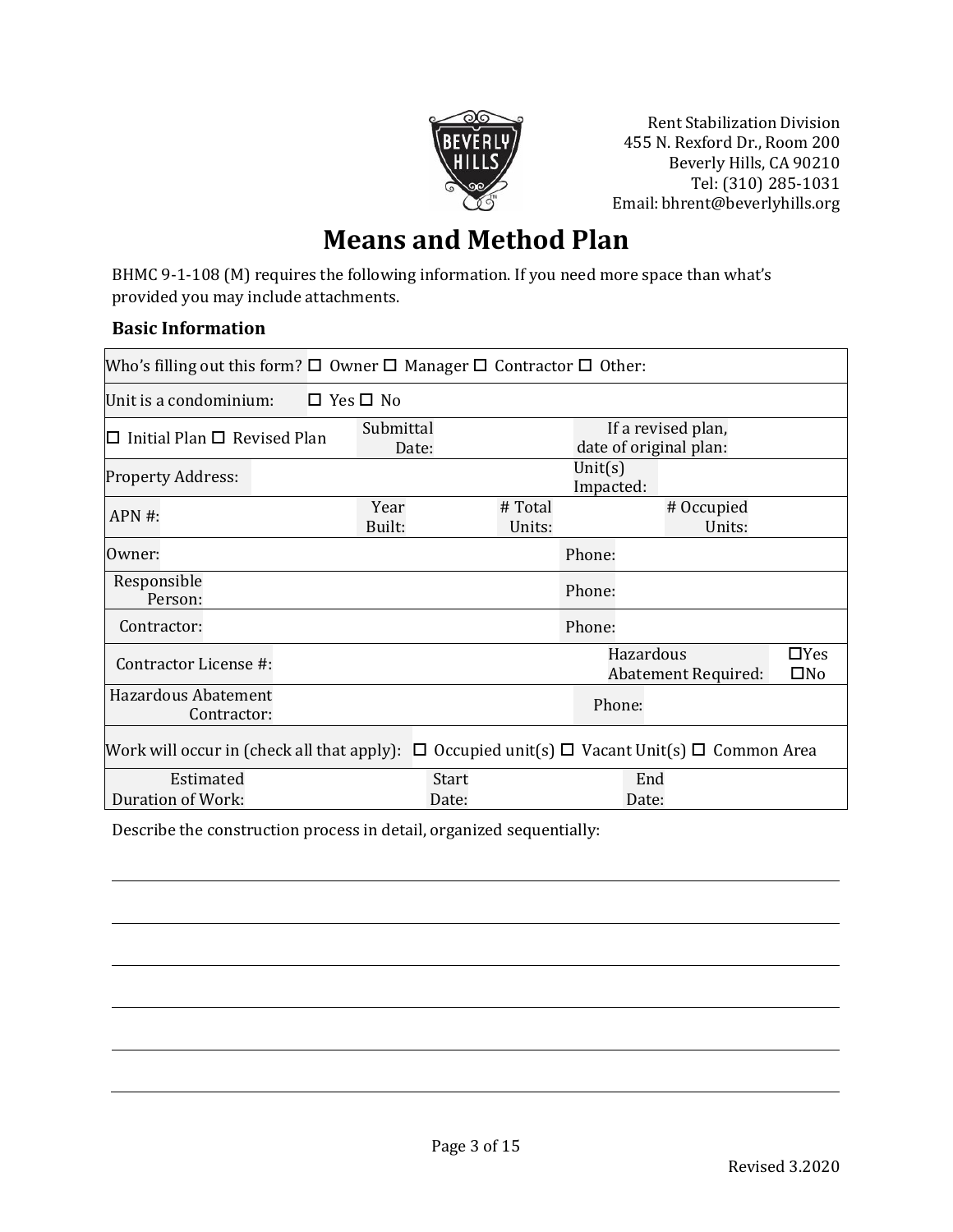## **Seismic Supplement**

Are you doing seismic retrofit work?  $\Box$  Yes  $\Box$  No If "Yes", please describe the seismic work to be done:

Estimated Cost of Seismic Retrofit Work: \$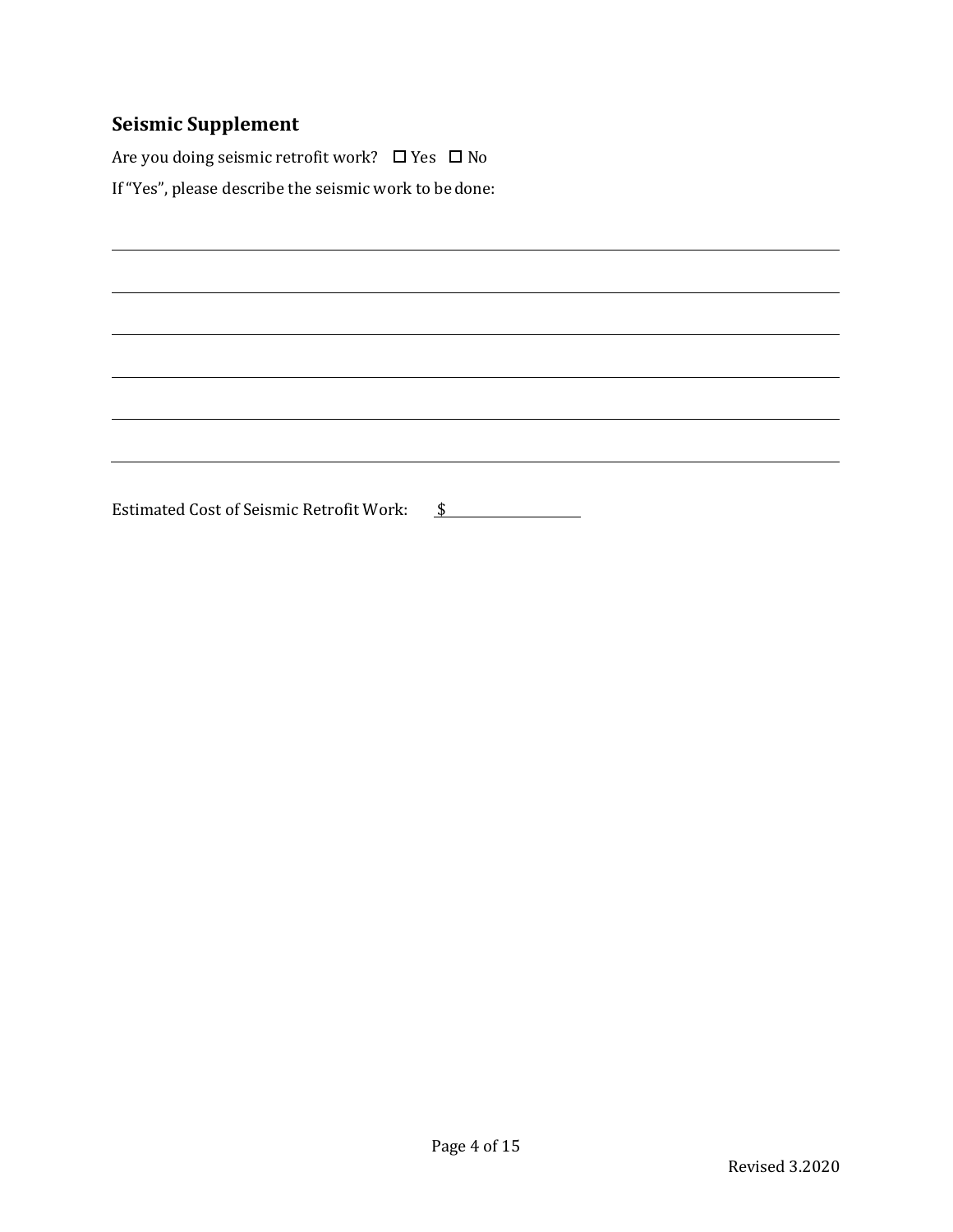# **Impact on Tenants**

Will the work affect occupied units?  $\Box$  Yes  $\Box$  No

If "Yes", please check all that apply and describe mitigation.

### **Hazards**

|                              | <b>Units Affected</b> | Date/Time<br>Start/End | <b>Mitigation</b>                                                                                                                                                                                                                                                               |
|------------------------------|-----------------------|------------------------|---------------------------------------------------------------------------------------------------------------------------------------------------------------------------------------------------------------------------------------------------------------------------------|
| $\square$ Dust               |                       |                        | Close<br>$\Box$ Vacuum<br>$\overline{\text{w}}$ indows/doors<br>Air<br>Sweeping<br>$Co$ mpound<br>Scrubbers<br>Air Scrubbers<br>$\square$ Water<br>down areas<br>Install<br>Cover HVAC<br>registers with filters<br>plastic<br>containment barriers<br>$\Box$ Other (Describe): |
| $\square$ Noise              |                       |                        | Further restrict<br>Inform<br>hours of use<br>tenants of<br>excessive noise<br>$\Box$ Close windows/doors<br>$\Box$<br>Other (Describe):                                                                                                                                        |
| $\Box$ Hazardous<br>Material |                       |                        |                                                                                                                                                                                                                                                                                 |
| $\Box$ Other                 |                       |                        |                                                                                                                                                                                                                                                                                 |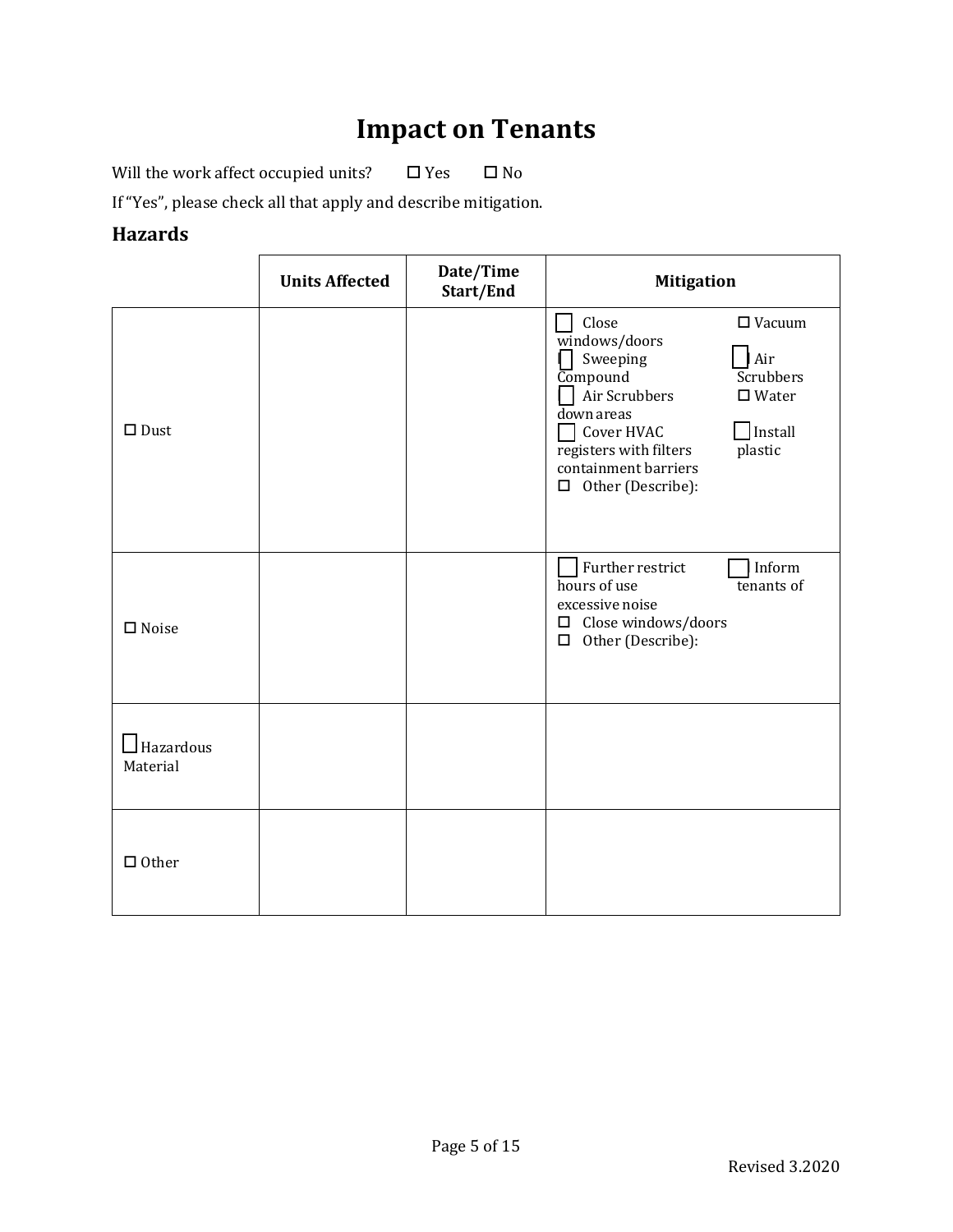### **Basic Services**

|                                                   | <b>Units Affected</b> | Date/Time<br>Start/End | <b>Mitigation</b> |
|---------------------------------------------------|-----------------------|------------------------|-------------------|
| $\Box$ Electricity Shut<br>Off                    |                       |                        |                   |
| $\Box$ Water Shut Off                             |                       |                        |                   |
| $\square$ Gas Shut Off                            |                       |                        |                   |
| $\hfill \square$ Inoperable Toilet                |                       |                        |                   |
| Inoperable<br>tub/shower                          |                       |                        |                   |
| $\Box$ Inoperable<br>kitchen sink                 |                       |                        |                   |
| $\Box$ Lack of hot or<br>cold water               |                       |                        |                   |
| $\Box$ Inoperable<br>heater                       |                       |                        |                   |
| $\Box$ Disruption to<br>sewage disposal<br>system |                       |                        |                   |
| Blocked or<br>temporary removal<br>of windows     |                       |                        |                   |
| $\bigsqcup$ Impact on<br>ventilation              |                       |                        |                   |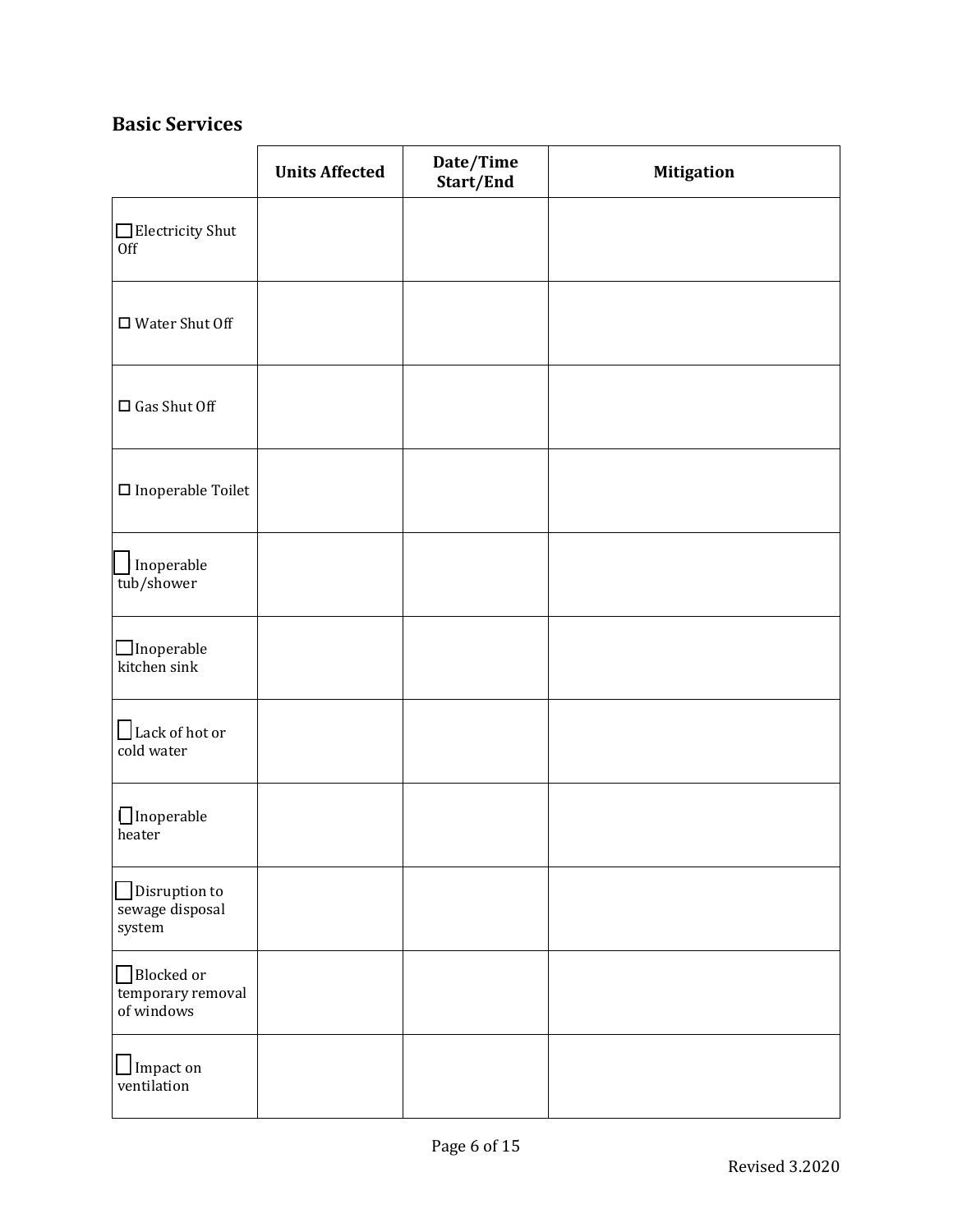|                                                       | <b>Units Affected</b> | Date/Time<br>Start/End | <b>Mitigation</b> |
|-------------------------------------------------------|-----------------------|------------------------|-------------------|
| $\Box$ Work in common<br>areas                        |                       |                        |                   |
| $\Box$<br>Egress                                      |                       |                        |                   |
| $\hfill\Box$<br>Privacy                               |                       |                        |                   |
| Storing<br>construction<br>materials on site          |                       |                        |                   |
| $\square$ Use of crane                                |                       |                        |                   |
| Sandblasting<br>interior or exterior<br>walls         |                       |                        |                   |
| Loss of reduction<br>$\overline{of}$ elevator service |                       |                        |                   |
| Loss of security<br>(gates, doors,<br>fencing)        |                       |                        |                   |
| Fire Safety<br>Interruption                           |                       |                        |                   |
| $\Box$ Other:                                         |                       |                        |                   |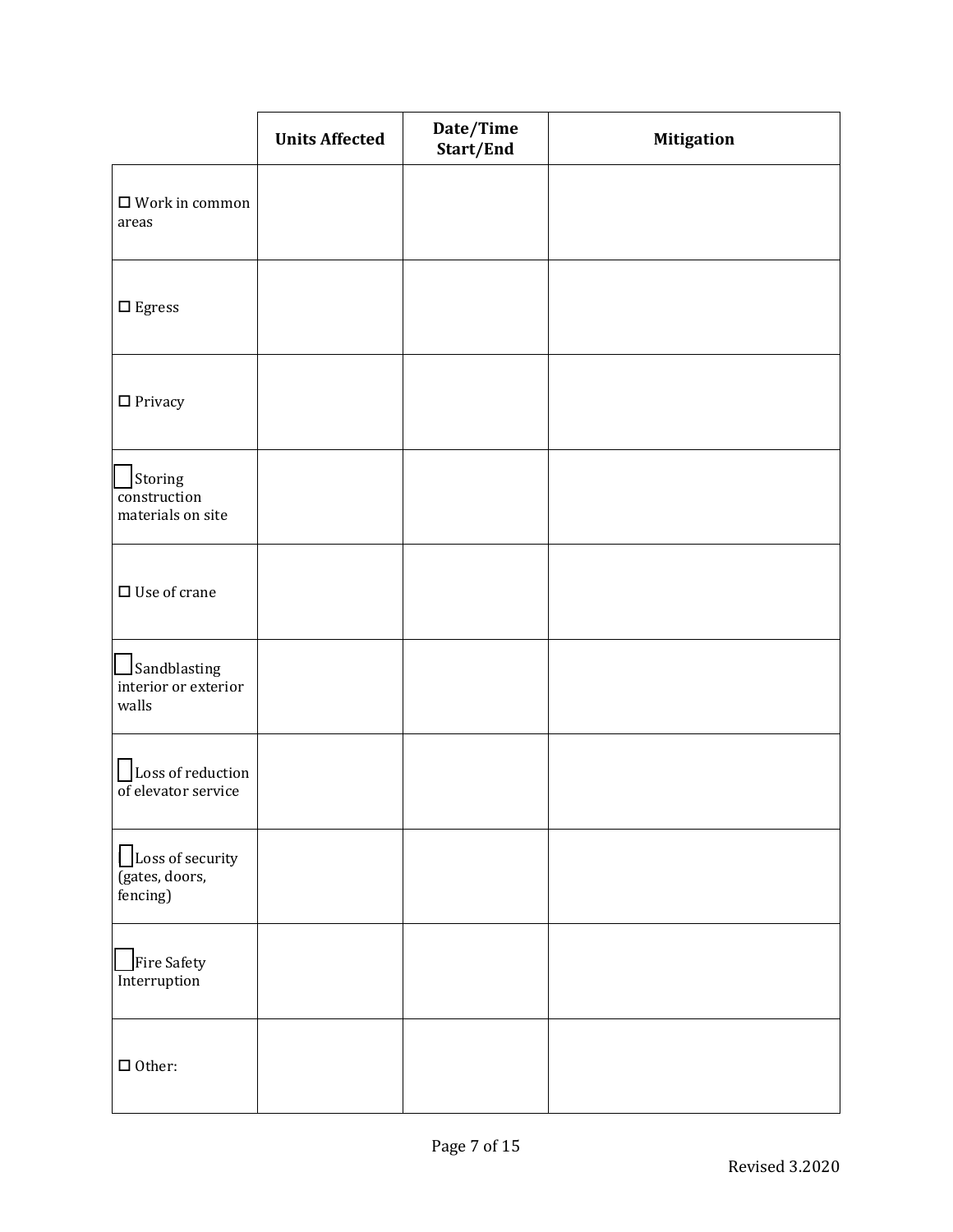## **Loss of Amenities**

|                                                             | <b>Units Affected</b> | Date/Time<br>Start/End | <b>Mitigation</b> |
|-------------------------------------------------------------|-----------------------|------------------------|-------------------|
| $\square$ Parking                                           |                       |                        |                   |
|                                                             |                       |                        |                   |
| $\hfill\Box$<br>Laundry                                     |                       |                        |                   |
|                                                             |                       |                        |                   |
| $\hfill\Box$<br><br>On-Site Storage                         |                       |                        |                   |
|                                                             |                       |                        |                   |
| $\Box$ Removing<br>tenants possessions<br>from common areas |                       |                        |                   |
|                                                             |                       |                        |                   |
| Pool, Playground,<br>etc.                                   |                       |                        |                   |
|                                                             |                       |                        |                   |
| $\Box$ Pet<br>Accommodation                                 |                       |                        |                   |
|                                                             |                       |                        |                   |
| $\Box$ Other                                                |                       |                        |                   |
|                                                             |                       |                        |                   |

I declare under penalty of perjury under the laws of State of California that the foregoing is true and correct.

Print Name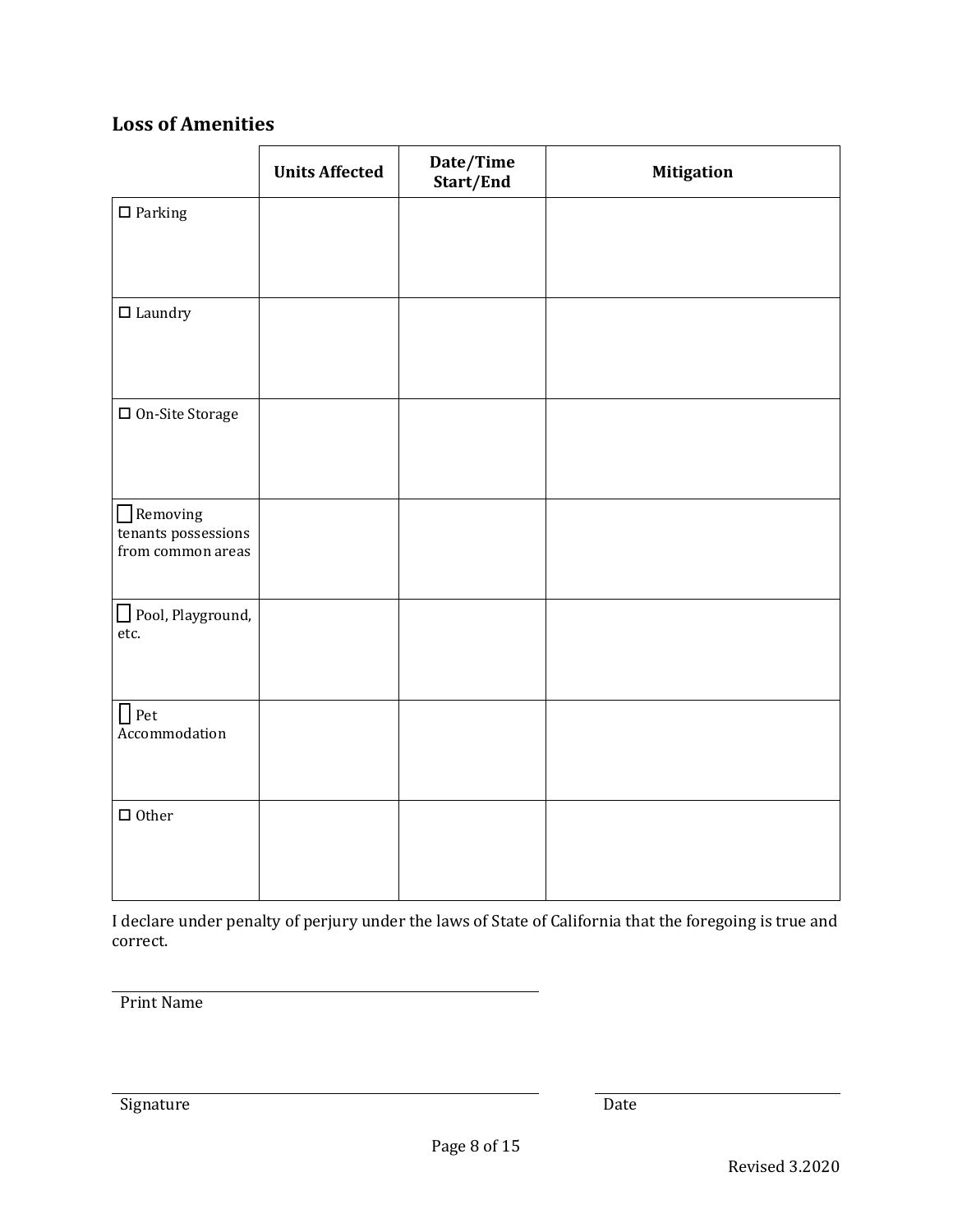

Rent Stabilization Division 455 N. Rexford Dr., Room 200 Beverly Hills, CA 90210 Tel: (310) 285-1031 Email: bhrent@beverlyhills.org

## **Relocation Plan**

Required by BHMC 9-1-108 (N)

If the construction means and method plan demonstrates, as determined by the building official, that the work being performed on the property may require that tenants be **temporarily relocated**, the applicant shall also prepare and submit a relocation plan for city approval prior to issuance of a permit. The relocation plan must show fair and reasonable relocation benefits provided to all displaced tenants. Notice of the relocation assistance and benefits to be provided and timing of displacement will be provided to all tenants who will be displaced. Tenant notification must include a statement that the construction activity may require displacement, but that to the greatest extent practicable, no tenant lawfully occupying the property will be required to move without at least thirty (30) days' written notice from the owner.

## **No Relocation Required (check one):**

- $\Box$  Work will not create untenantable conditions and tenant will remain in place.
- $\Box$  Unit will be returned to habitable condition outside of 8 A.M. – 5 P.M. and tenants will not be exposed to hazardous material at any time.

| <b>Lost Amenity</b>                          | Compensation |
|----------------------------------------------|--------------|
| $\Box$ No amenities lost                     | n/a          |
| $\square$ Parking                            |              |
| $\Box$ Laundry                               |              |
| $\Box$ On-site storage                       |              |
| $\Box$ Removing possessions from common area |              |
| $\square$ Egress                             |              |
| $\Box$ Cooking Facilities                    |              |
| $\Box$ Pet Accommodation                     |              |
| $\square$ Pool/Playground                    |              |

## *See next page if relocation is required.*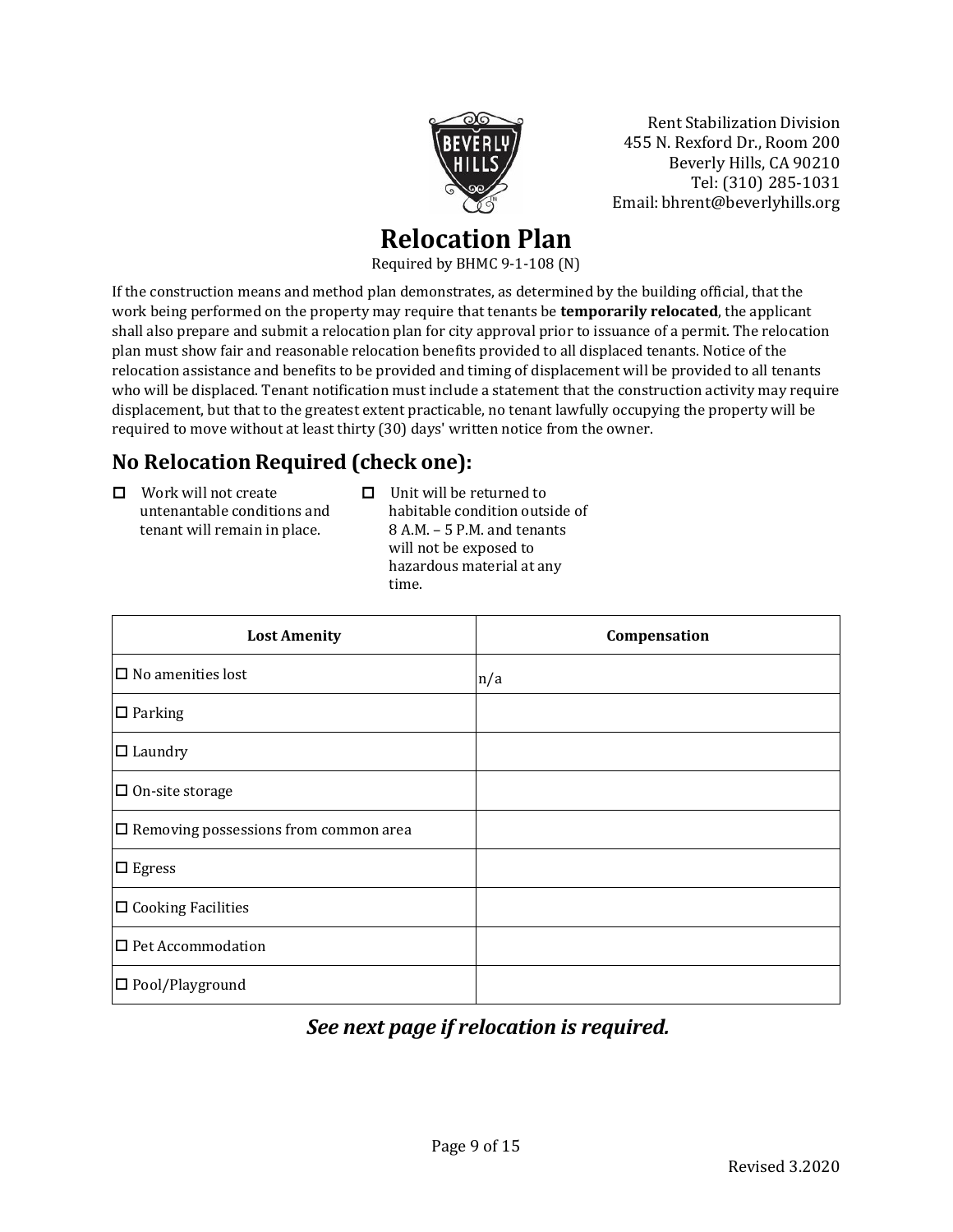### **Relocation Required:**

| 11010 <b>ca in</b> one 1104 and 0 an                                     |                                                                                                                                                             |                 |  |
|--------------------------------------------------------------------------|-------------------------------------------------------------------------------------------------------------------------------------------------------------|-----------------|--|
| <b>Check one:</b><br>$\Box$ Tenants will be relocated from 2 to 30 days. | $\Box$ Tenants will be relocated to a comparable unit for less than 30 days.                                                                                |                 |  |
| <b>Check one:</b>                                                        | $\square$ Same Building $\square$ Another Building $\square$ Hotel/Motel $\square$ Per Diem $\square$ Other:                                                |                 |  |
| <b>Check one:</b>                                                        | $\Box$ I am attaching a mutual agreement between the landlord and tenant.<br>$\square$ I am including a reasonable relocation plan (please fill out below): |                 |  |
| Start of<br>relocation:                                                  | End of<br>relocation                                                                                                                                        | Distance (mi.): |  |
| Relocation facilities in Beverly Hills:                                  |                                                                                                                                                             |                 |  |
|                                                                          | Please describe moving costs covered by the landlord:                                                                                                       |                 |  |
|                                                                          |                                                                                                                                                             |                 |  |
|                                                                          |                                                                                                                                                             |                 |  |
|                                                                          |                                                                                                                                                             |                 |  |

#### **Personal Property**

 $\square$  Work areas must be cleared of furnishings or other property. If checked, please describe:

 $\Box$  Tenant furnishings and other property will be exposed to theft, elements, or other hazards. If checked, please describe mitigation measures:

 $\Box$  Other impacts to personal property. Please describe:

#### **Certification (check all even if tenant remains in place):**

I certify storage facilities required to temporarily store tenant's personal belongings during the period of construction will be provided by landlord. For the security of personal belongings, storage shall be independent from other relocated tenant's property.

 In the event a tenant is relocated, I certify the above facilities provide accommodations equal to the tenant's regular housing. This includes but is not limited to, laundry facilities, exercise facilities, balconies, kitchens, pet housing/care, and parking.

 $\Box$  I certify the construction being undertaken at the property will not terminate the tenant's tenancy.

 $\Box$  I certify that notice of relocation assistance and benefits and the timing of the displacement will be provided to all tenants who will be displaced.

I declare under penalty of perjury under the laws of State of California that the foregoing is true and correct.

Print Name

Signature Date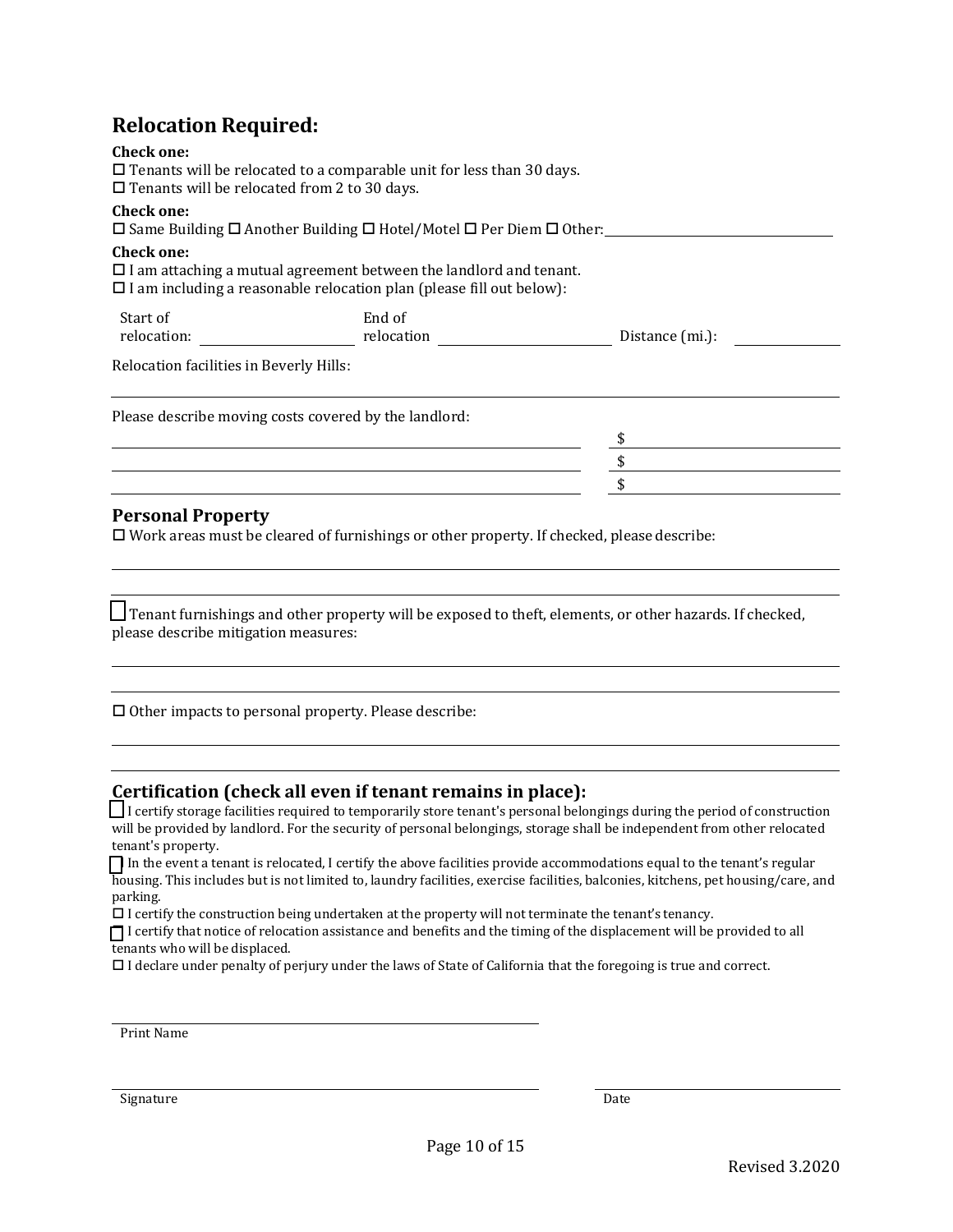# **Tenant Noticing Requirement**

#### BHMC 9-1-108 (O)

Before a permit can be issued for the alteration/repair/rehabilitation of a building which required an applicant to prepare a construction means and method plan pursuant to this code, the applicant must certify that **all tenants of the property will receive the information required, in a form approved by the city, within ten(10)daysfollowingtheissuanceofthepermitandthatnoworkwill commenceunder the permituntilten days after all tenants are notified.** This notice shall either be hand delivered to each tenant of the property or sent by certified mail, return receipt requested. **This form must be returned to the RSO Office with the Declaration of Proof of Service at least 24 hours prior to the construction work.**The

notice required of this section shall contain the following information:

- A. A detailed description of the nature and type of construction activity that will be undertaken;
- B. Information regarding the scheduling of construction and the periods in which services such as laundry, parking, elevators, water and power, will be unavailable;
- C. A statement that the construction being undertaken at the property will not terminate the tenant's tenancy;
- D. A statement informing the tenants of their right to seek mitigation from the property owner for nuisance conditions at the property, including, but not limited to, noise, dust, vibrations, utility shutoffs and other construction impacts. Mitigation measures may include, but are not limited to, temporary rent reductions, quiet office space for tenants working at home and temporary accommodations;
- E. A statement informing tenants of their right to review and receive free copies of the owner's construction means and method plan;
- F. A statement informing tenants of their right to review and receive free copies of the owner's relocation plan, if such plan was required;
- G. Information explaining how to contact the project applicant, including the designation of a project manager responsible for responding to tenant inquiries, complaints, and requests for mitigation of nuisance conditions;
- H. A statement informing tenants that they should immediately contact the city's building and safety division regarding any conditions at the property which they consider to be unsafe, in violation of the city's technical codes, or in violation of the applicant's construction means and method plan;
- I. For construction projects that exceed thirty (30) days in duration as measured from the date that construction commences, the applicant shall also inform the tenants that the applicant will provide twice monthly notices to the tenants regarding the progress of construction and will schedule monthly meetings to address the construction progress and obtain tenant input and feedback regarding the construction;
- J. Any other information that the city building official determines is necessary due to the unique circumstances of the construction work.

In addition to the information required of this section, the tenant notification shall provide the following information if the project will require the temporary relocation of tenants:

K. A statement that the construction activity may require displacement, but that to the greatest extent practicable, no tenant lawfully occupying the property will be required to move without at least thirty (30) days' written notice from the owner.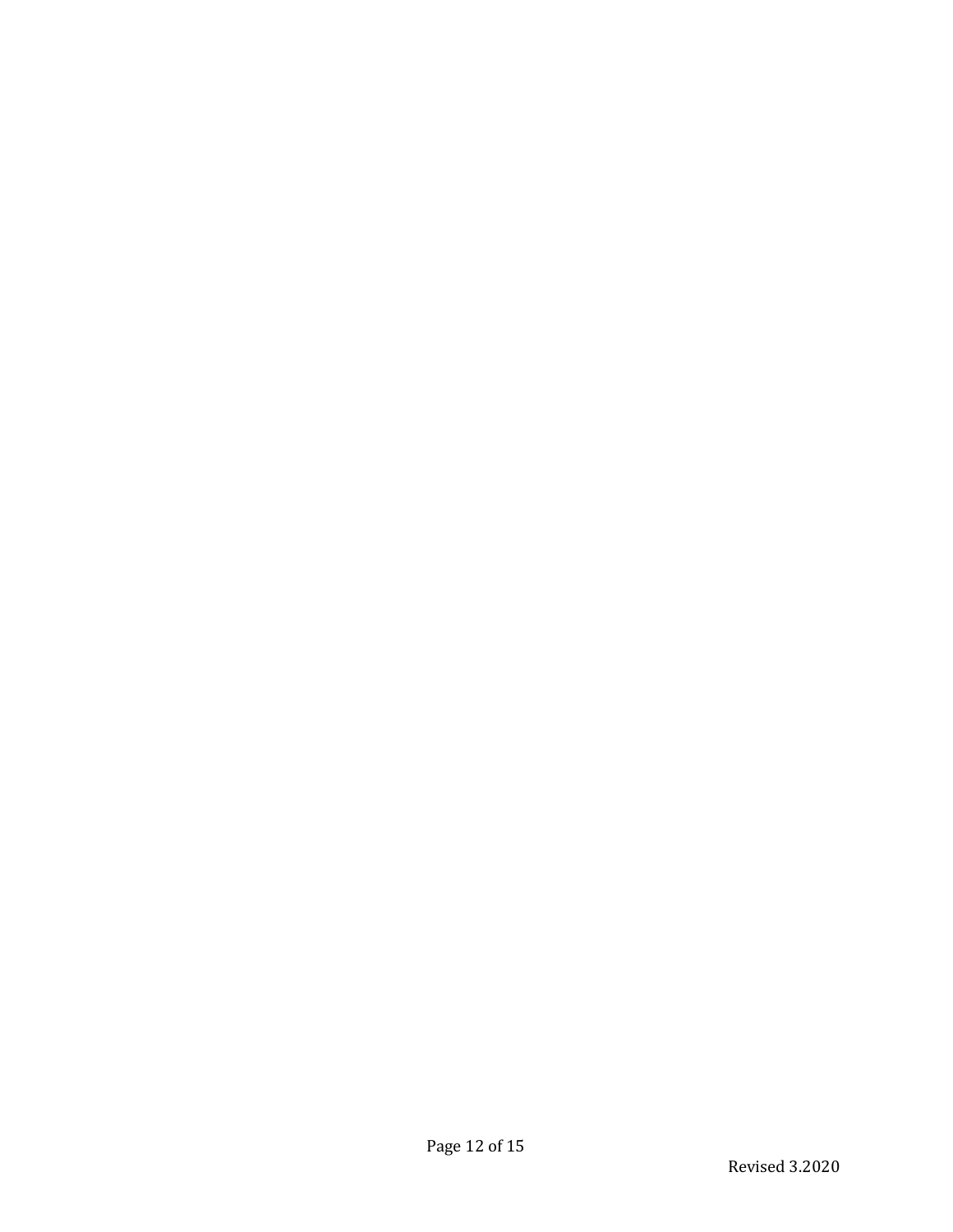# **Notice to Tenant of Means and Method Plan**

Contents as required by BHMC 9-1-108 (O)

Before a permit can be issued for the alteration/repair/rehabilitation of a building which required an applicant to prepare a construction means and method plan pursuant to this code, the applicant must certify that **all tenants of the property will receive the information required, in a form approved by the city, within ten (10) days following the issuance of the permit** and that **no** work will **commence under the permit until ten (10) days after all tenants are notified.** This notice shall either be hand delivered to each tenant of the property or sent by certified mail, return receipt requested. **This form must be returned to the RSO office with the Declaration of Proof of Service at least 24 hours before the construction work.**

A detailed description of the nature and type of construction activity that will be undertaken:

Information regarding the scheduling of construction and the periods in which services such as laundry, parking, elevators, water and power will be unavailable:

Please contact the following project manager or property owner for tenant inquiries, complaints, and requests for mitigation of nuisance conditions:

Any other information that the City Building Official determines is necessary due to the unique circumstances of the construction work:

# *Turn over for additional information*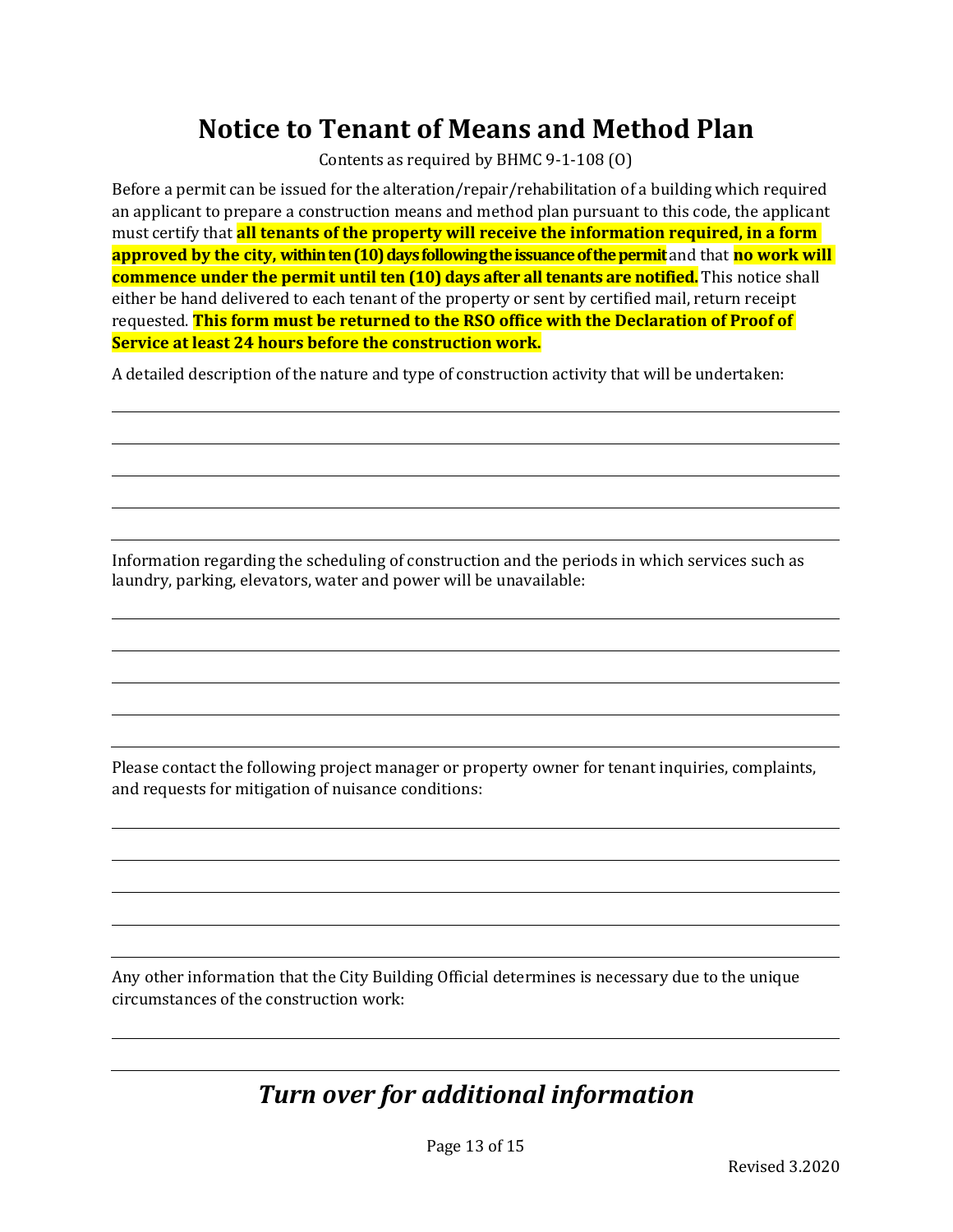Please be informed of the following:

- The construction being undertaken at the property will not terminate the tenant's tenancy.
- You have the right to seek mitigation from the property owner for nuisance conditions at the property, including, but not limited to noise, dust, vibrations, utility shut-offs, and other construction impacts. Mitigation measures may include, but are not limited to, temporary rent reductions, quiet office space for tenants working at home, and temporary accommodations.
- You have the right to review and receive free copies of the owner's construction means and method plan.
- If relocation is required, you have the right to review and receive free copies of the owner's relocation plan.
- The tenant notification must include a statement that the construction activity may require displacement, but that to the greatest extent practicable, no tenant lawfully occupying the property will be required to move without at least thirty (30) days' written notice from the owner.
- If you consider conditions at the property to be unsafe, in violation of the City's Technical Codes, or in violation of the applicant's construction means and method plan, please contact Building and Safety at (310) 285-1141.
- If the construction project exceeds thirty days in duration, as measured from the date that construction commences, the applicant will provide twice monthly notices to the tenants regarding the progress of construction and will schedule monthly meetings to address the construction progress and obtain tenant input and feedback regarding the construction.
- The construction activity may require displacement, but that to the greatest extent practicable, no tenant lawfully occupying the property will be required to move without at least thirty days written notice from the owner.
- Emergency Repairs: Where equipment replacement and repairs must be performed in an emergency situation, a complete permit application shall be submitted within the next working business day to the building official.
- Security. Before receiving a permit for a project which requires an applicant to prepare a construction means and method plan, the applicant shall furnish security to the City sufficient to ensure the timely and faithful performance of all work included within the scope of the permit and the payment of all relocation assistance necessitated by the temporary displacement of the tenants, if any. The City Building Official may exempt a project from the security requirements if the City Building Official determines such security is unnecessary based on an analysis of the following factors: size of project, duration of project, potential for impact on tenant safety, and invasiveness of project. If required, a Cash Bonds are acceptable forms of security. (BHMC 9-1-108 Section (P))
- **General**. No person shall erect, construct, enlarge, alter, repair, move, improve, remove, sandblast or convert the use of any building, structure or building service equipment regulated by this code without complying with all conditions of any required construction means and methods plan. (BHMC 9-1-108 Section (Q)(a))
- **Owner's Responsibility**. The property owner shall remain responsible for any violation of the construction means and method plan regardless of the responsibility of any other person for the violation or any contract or agreement the owner entered into with a third party concerning the owner' s property or the construction that necessitated the preparation of the means and method plan. (BHMC 9-1-108 Section (Q)(b))